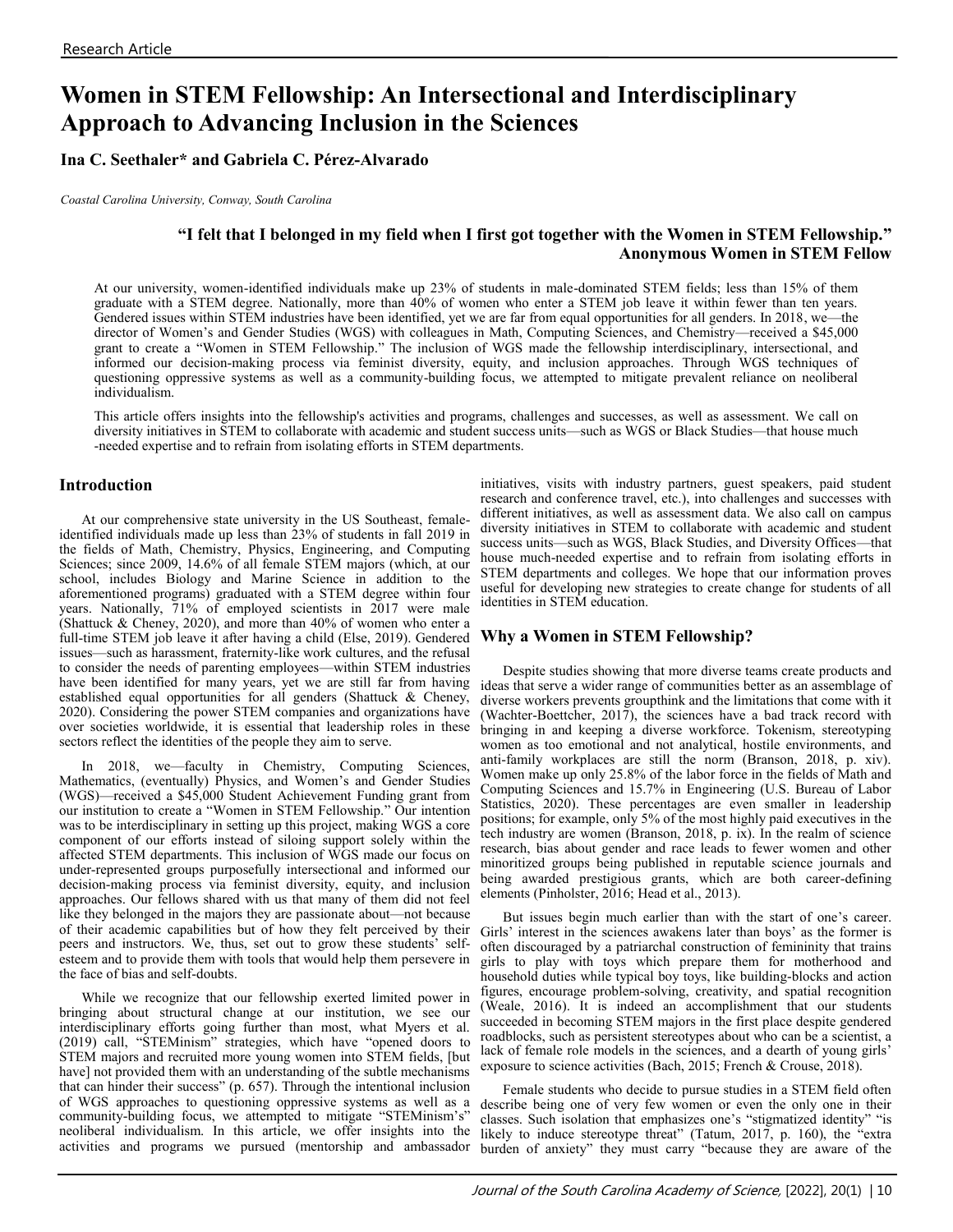negative stereotype" associated with one or multiple parts of their identified as non-white at our school. Closely mirroring this percentage, identity (Rivers & Barnett, 2013, p. 98). Our fellows also reported 35.9% of our fellows identified as students of color, with 17.6% African feeling patronized in courses by both peers and faculty, being able to American students constituting the largest demographic in this group. interact with only few female professors, and having few mentoring Our fellows' testimony confirmed that women of color often feel alone, opportunities. They further indicated that they were teased about their singled-out, and non-supported in our STEM disciplines. bodies and had their competence questioned (Branson, 2018, p. 56). They are tokenized, lack peer support, and must negotiate a very masculine culture (Branson, 2018, p. 47, 48). As a result, many young women are unaware of their potential and, worst case, feel so unwelcome in their chosen field that they decide to switch to a different major—often moving from doing STEM into teaching STEM, which is seen as a more feminine and, thus, acceptable career path. While teaching STEM is an admirable and usually readily available career path, these jobs are much less well paid than STEM research and development positions and certainly less esteemed. Indeed, switching majors is highest among women students in STEM, especially in math, despite most switchers being academically talented. While students' academic under-preparedness coming out of K12 education, especially in mathematics (Butrymowicz, 2017), negatively affects their success rates in their STEM major classes, many female students name alienation, isolation, intimidation, and lack of encouragement as their reasons to switch out of their chosen STEM major (Branson, 2018, p. 66-67). At our own institution, 41% of female students in a STEM field switched majors over the last three years compared to 30.7% of all enrolled female students. In the academic year  $2018-19$ , Physics lost 71.4% (n=5) of its female majors, only surpassed by Engineering losing their only female major for a 100% change rate in the 2016-17 academic year. It is important to note that 38.6% of male STEM students also switched majors. But while the difference between female STEM and non-STEM switchers is 10.3%, the difference for male students is only 5.9%, so almost half (with 32.7% of all male students changing their majors).

Despite the prevalence of such experiences, most of our fellows were not aware of and certainly not prepared for the many obstacles that women face in STEM jobs. The survey, "Elephant in the Valley," for example, which focuses on women in senior positions in the technology industry, demonstrates that almost all of the more than two hundred respondents had been exposed to sexism in their careers. Specifically, the survey revealed that 84% of participating women "have been told they are too aggressive;" "66% felt excluded from key social/networking opportunities;" "88% have experienced clients/colleagues address questions to male peers that should have been addressed to them;" and 60% "reported unwanted sexual advances," which made one third of the women fear "for their personal safety" (Vasallo et al., 2018).

According to Mundy (2017), "such undermining is one reason women today hold only about a quarter of U.S. computing and mathematical jobs—a fraction that has actually fallen slightly over the past 15 years, even as women have made big strides in other fields." And a hostile workplace culture leads women to leave tech jobs "at more than twice the rate men do" (Mundy, 2017). It takes a lot to persist in jobs where women are interrupted more frequently than male colleagues, where the evaluation of women's work is influenced by judgements about their personality in ways different from men, and where it is much harder for women to receive funding for their ideas, which are perceived as more "persuasive" if presented by men (Mundy, 2017). Many of these issues are not unique to the STEM fields but are heightened in maledominated spaces such as the hard sciences.

And the situation is even more complex for women whose experiences with discrimination due to their gender intersect with bias based in other identity markers such as their race or dis/ability. In fact, racially and ethnically diverse girls often do not "even make it to the starting line" because of persistent racialized inequities in K-12 education that make it harder for them to graduate high school (Johnson et al., 2011). Between 1995 and 2004, only 9.3% of Black women who received a college degree graduated in a science field (Johnson et al., 2011). It is not surprising then that, while white women received 25.7% of all PhDs in STEM given to US citizens in 2016, black women only received 2.2% (Shattuck & Cheney, 2020); in addition, women of color report feeling even more isolated than their white female colleagues and having their input dismissed for being perceived as angry (Williams et al., 2015). As of fall 2020, 32.3% of all women STEM students

Yet, despite studies revealing that sexism holds women back, some members of the STEM disciplines hold on to views that the dearth of representation of women and other minoritized communities is due to a lack of talent. For example, in a recent (and since retracted) article in a leading Chemistry journal, the author scolds the amount of people who "have been designated with 'preferential status'" despite the number of diverse people in the industry having "greatly increased" (Hudlicky, 2020). He laments that such "preferrential [sic] treatment of one group leads to disadvantages for another," in fact to "discrimination against the most meritorious candidates," that "[n]ew ideologies have appeared and influenced hiring practices, promotion, funding, and recognition of certain groups," and that "mandatory 'training workshops' on gender equity, inclusion, diversity, and discrimination" have appeared (Hudlicky, 2020). Such claims are devoid of any understanding of systematic, institutionalized discrimination against non-majority individuals (see, for example, Wachter-Boettcher, 2017; Hofstra et al., 2020; Ford et al., 2019).

Our Women in STEM Fellowship set out to push back against postfeminist narratives that paint an unrealistic picture of gender equity and equal opportunity in STEM fields. Myers and colleagues (2019) have found that women students are trained to "espouse gender essentialism, meritocracy, and exceptionalism" (p. 650), to rationalize sex-segregation and inequality they witness (p. 653), and to perceive gender differences as natural and permanent (p. 655). Specifically through inclusion of WGS skills sets and content regarding the critical analysis of systems of power, privilege, and oppression, we intended to make fellows aware of persistent and systematic exclusive measures and to empower them to protect themselves against a system designed to keep minoritized people out of STEM. We see these components as a useful addition to existing initiatives targeting underrepresentation in STEM from which we drew inspiration.

### **Existing National Initiatives**

In light of persistent ignorance about bias in STEM, non-profit organizations, like the National Girls Collaborative Project (https:// ngcproject.org), are committed to getting more women-identified individuals into the sciences. And professional groups, like the Women in Engineering ProActive Network (https://www.wepan.org/) and Women in Technology International (witi.org), provide support for women already in STEM careers. Our Women in STEM Fellowship intended to create similar support networks directly on our campus.

In recent years, the National Science Foundation's ADVANCE program has offered large grants to support proposals that promote diversity, equity, and inclusion in STEM. Impressive programs have come out of these grant opportunities. In addition, several initiatives on college campuses have focused on women in STEM. Cornell University's Empowering Women in Science and Engineering symposium, for example, provides networking opportunities between graduate students, faculty, and professionals. Stanford University's Women's Community Center facilitates long-term Women in STEM mentoring between undergraduate and graduate students, a symposium for current students, as well as student and faculty panels for prospective students and during first-year orientation. Meanwhile, Women in Science and Engineering brings sophomore, junior, or senior high school students to Johns Hopkins University two afternoons a week for a semester to engage them in research and have them present their findings with the goal of encouraging them to pursue a STEM degree in college. Lastly, Girls Who Code is an organization that creates networks among college women in technology via weekly meetings to help them succeed in their studies. For our Women in STEM Fellowship, we adapted elements from all these programs—events, mentoring, research opportunities, and ambassador outreach—and combined them into one year-round, on-campus initiative.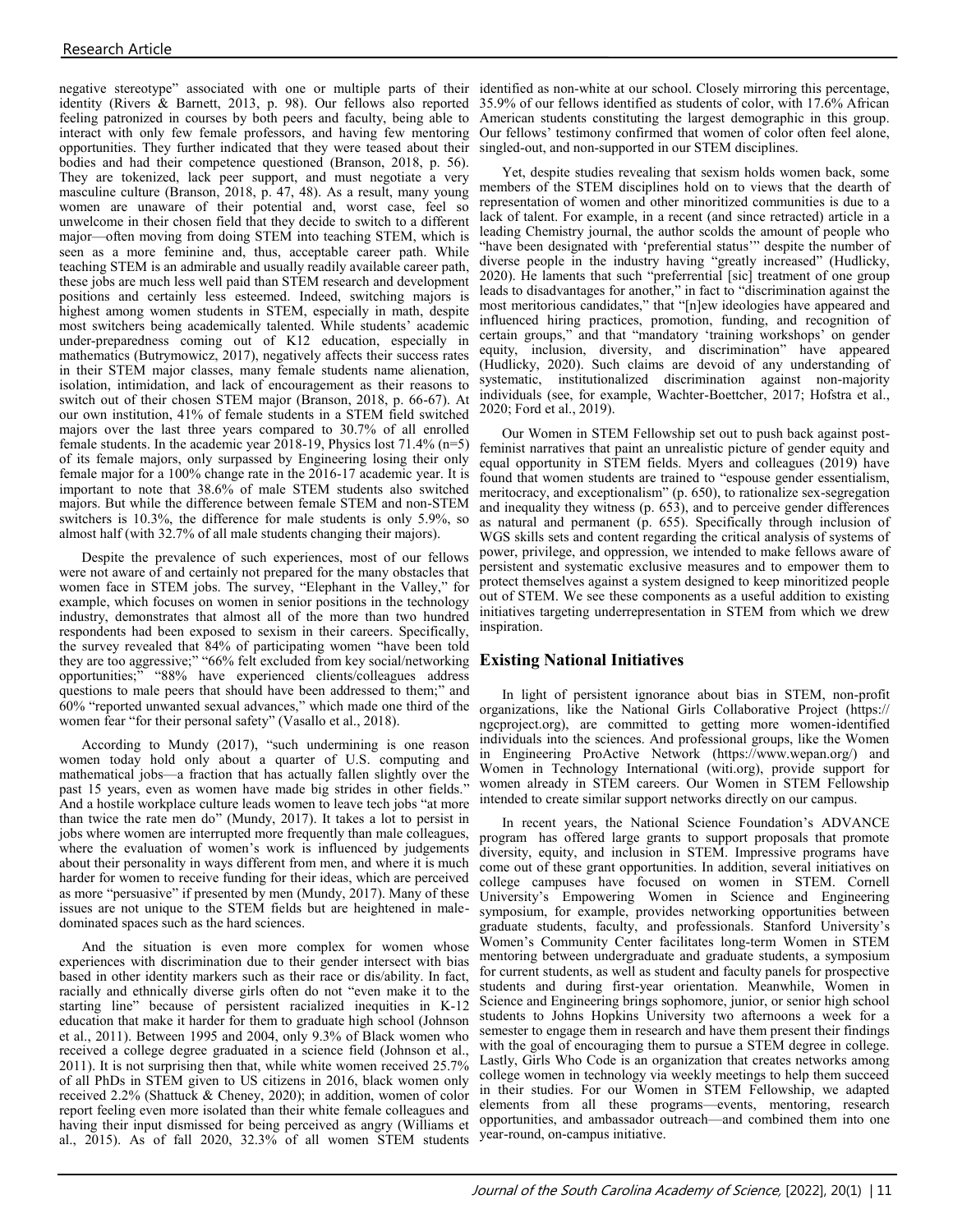Dekhane and Napier (2017) at Georgia Gwinnett College offer **What the Women in STEM Fellowship Looks Like** deeper insights into their "short-term summer Programming Boot Camp (PBC) for female IT majors and minors . . . focused on improving technical skills, providing professional development, and building stronger networks" (p. 246). Their "data suggest that in the short-term PBC increases confidence, improves programming skills, and encourages student engagement" (p. 246). Furthermore, "the PBC participants have progressed further in their program as compared to non -participants" (p. 249); the former group's inactivity rate at the college was over 35% lower than non-participants, and all stayed in a STEM major (even if not Computing Sciences) (p. 250).

Hoping for similarly encouraging outcomes, we adopted key elements of the above-mentioned models and adjusted them to our campus' needs. We decided on a long-term program, built into the academic year to make our outreach offerings more accessible as they were offered at different times and on different days during the semester. While ADVANCE-funded initiatives clearly generate needed focus on faculty and internal university systems, we gauged that we could generate the most immediately needed results by, at least initially, channeling our attention directly onto our students. Simultaneously, we took time to connect and raise awareness with advocates and allies of all identities across campus. We implemented a faculty information session to sensitize our colleagues to systemic challenges for women-identified students in STEM and recruited supportive faculty of all genders to collaborate with our research fellows. We further ensured that—in addition to their private workshops specifically designed to empower our fellows—all our invited speakers gave talks that critically questioned oppressive STEM systems and were open to all members of our campus community.

### **Student Recruitment**

We asked our Office of Institutional Research to identify all femaleidentified STEM majors for us<sup>1</sup>. With the data provided, we created an email list that became our main means of communication. In our first year, we only reached out to female students in Math, Physics, Computing Sciences, Chemistry, and Engineering. We purposefully left out students in Marine Science and Biology as it was our intent to target students in majority male-dominated fields, which, at our institution, does not apply to the two latter fields (in BIOL, female students make up more than 73%, while in MSCI they constitute over 67%). We wanted our limited resources to go to the students who might be most in need. Hence, our first email list consisted of 135 names. Admittedly, the attendance at our events that first year was low. In addition, over the course of our first year, we learned via conversations with colleagues and students that, within seemingly female-dominated majors, subfields—such as Physical Oceanography in Marine Science—exist in which women struggle. We, thus, decided to invite all women students in the sciences on our campus to our programs. This decision grew our email list to over 1200 recipients.

Students did not have to apply to become fellows as we feared that an official application process would intimidate and alienate many whom a patriarchal society has told their whole lives that they do not need to bother trying to enter prestigious science-focused spaces, either due to their gender, race, socioeconomic class, or another identity marker. Every invited person who attended two events sponsored by the fellowship per semester qualified for funding through the initiative. No formal training was required before becoming a member of the group or turning eligible for financial support. The faculty advisors invited students no matter their GPA or other identifiers, such as whether they were Pell grant eligible or not. We acknowledge that our outreach was limited in its inclusiveness when it comes to gender identity since our email list was created using sex markers on government documents. To offset this problem, we used language on promotional materials that invited all women-identified students. Unfortunately, we do not know if this approach was sufficient as, for example, no trans student approached us about attending an event or being added to the email list.

For several years, our university has had a Women in STEM formerly known as Women in Computing—student club. While the club provides important space for female STEM students, like any student organization, it has struggled to find enough people to stay active and has not placed much emphasis on professionalization skills. Instead of taking away from the club, we hoped to offer female STEM students an additional venue to come together to support each other. And so, four of us (one original group member eventually moved to another university and was replaced by someone else) submitted a proposal toward a new grant initiative at our institution that asked for projects targeting retention issues. Our budget included a yearly stipend for four faculty advisors to function as the main contact persons for the fellows, the organizers of most events, and primary mentors for the fellows.

During our conversations about what to name our proposed group, we critically gaged the term "fellowship's" association with religious messaging as well as its linguistic male-centeredness. As a result, we also considered terms like "advocacy group," "allyship," and "support network." When soliciting feedback from students, we found that they perceived "fellowship" as the most neutral term and connected the other terms with "political activism," which the majority of them found intimidating and even off-putting. Instead, students saw in "fellowship" a connection to community, which they were craving. While these preferences clearly demonstrate that students erroneously perceive STEM as free from politics, ideologies, and biases, we decided to follow their suggestions to not risk estranging our target audience.

Among the four involved faculty, one person took on a leading role and volunteered to be responsible for scheduling meetings between faculty advisors, managing the budget, booking event spaces, and completing assessment and reports. All faculty advisors were contact persons for all fellows and collaborated on organizing professionalization activities and disseminating information. Two advisors worked closely with our ambassadors, connecting them with schools and accompanying them to some of their events. The third advisor served as contact person for the research fellows and research mentors at the initial stages of the application process. This advisor provided guidelines for research proposals, final reports, presentations, and worked with the faculty director to organize the research symposiums.

Our programming strategy consisted of official professionalization events, networking opportunities, and skills training on the one hand, and informal events that were marketed as "low-key" and did not have an obvious career-preparation angle on the other. Knowing that women students in STEM tend to embrace passive coping mechanism, "such as avoidance or disengagement" (Myers et al., 2019, p. 657), and lack knowledge about active strategies to confront sexism and other inequalities, we incorporated critical thinking about systems of oppression into all our gatherings. In monthly meetings, we brought together our fellows via consciousness-raising and community-building sessions. These meetings ranged from informational welcome-back gatherings at the beginning of the semester and a fellowship logo design competition to hands-on workshops. One gathering, for example, focused on public and feminist approaches to science. While building simple science kits out of everyday materials, attendees learned about systemic issues with sexism, racism, classism, and ableism in science and how non-traditional approaches to science combat these instances of oppression. During an escape room simulation, students learned about puzzles, math, and ciphers. The fun training sessions made fellows practice interdisciplinary thinking, which is seen as a major careerbuilder (Branson, 2018, p. 168). We also intended for these types of activities to get students excited about their chosen and related STEM fields, to remind them of their passion for science, and to provide them with community and accomplishments that proved to them that they belong in their majors.

The foundation of all our programming efforts was the impression that our students are clearly aware that their inclusion in their fields depends on others who surround them. As one of our fellows explains, "I feel like I belong in my field when the other people in my field,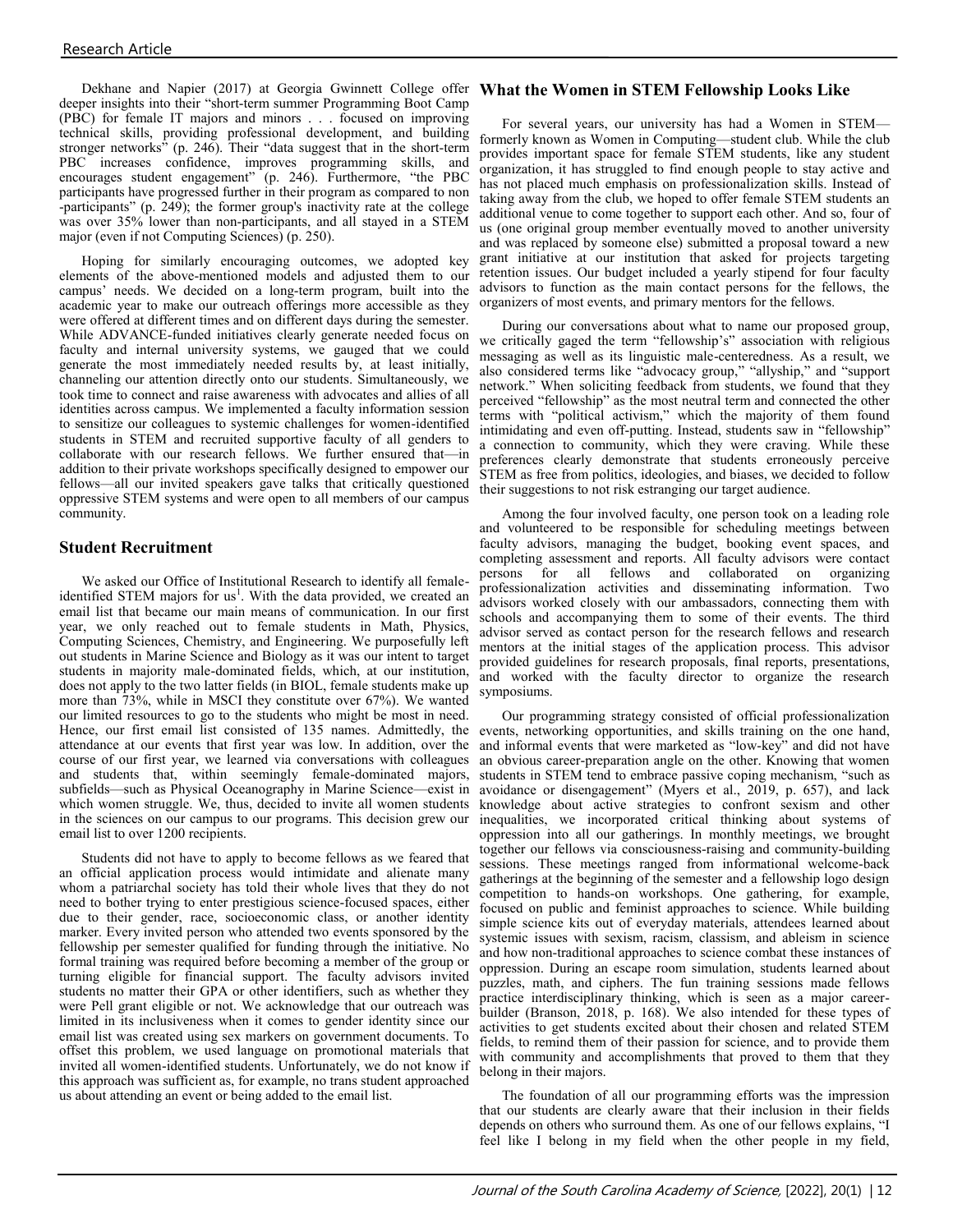insights, our interdisciplinary, inter-collegiate project aimed at setting up support systems for female students in STEM to equip them with the tools to deal successfully with challenges, intimidation, and isolation and believe that receiving such support and encouragement makes womenidentified students in the STEM fields at our institution less likely to drop their majors and, as a result, perhaps leave the university. We hoped that the community we created would make them feel more welcome and prepared in their studies, which promises to enhance their persistence and engagement rate, and might increase their self-esteem and achievement levels as well as, in the long term, their ambition to assume leadership roles (Branson, 2018, p. 58). Research suggests that, for women, such positive developments can be realized more effectively in women-only educational spaces which can increase self-confidence with regard to science and critical thinking and better prepare students with academic skills, such as study habits (Riggers-Piehl et al., 2018, p. 6).

Branson (2018) urges that women in male-dominated careers need a "diversified portfolio" of mentors (p. 71). While four of us at a time served as faculty advisors to our fellows and we introduced our Career Services counselors as a support system, we thought it was important fellows also received guidance from each other. Hence, we created a mentorship program as part of which more advanced fellows offered solidarity and advice to other women-identified STEM majors. Each semester, we worked with five mentors who were selected based on an application process that asked them to write short statements, describing what they hoped to gain from being a mentor and what they planned to contribute to the program. The first semester of the fellowship, mentors were recruited by nomination and invited by the fellowship advisors. After that, an announcement was sent to all women in STEM majors each semester with a call for mentor applications. Students who had previously participated as mentors could reapply by expounding on their accomplishments and contributions to the fellowship. We were able to pay each mentor a stipend of \$100 per semester. The mentors were responsible for sharing information on our various social media sites, ranging from event reminders to informative articles about STEM careers; they helped organize and facilitate our events; and they designed and implemented community-building meetings without faculty, such as a STEM movie night, a finals destress event where attendees constructed gingerbread houses and stress balls, and a class registration information get-together. A definite advantage of a student-student mentor model was to foster engagement of the newest members through peer-to-peer interactions.

The informal socialization the mentors nurtured not only benefited the mentees but also the mentors as one "way to increase students' motivation is to provide them with meaningful experiences where they feel their efforts can impact those around them" (Dekhane & Napier, 2017, p. 246). Such experiences also train students in important leadership skills, which are vital in STEM jobs but often missing in the science curriculum (Branson, 2018, p. x). Because students juggle the competing duties of schoolwork, work to support themselves, and involvement in other co-curricular activities, it was tough for some mentor cohorts to coordinate schedules and ideas. Levels of being proactive also varied widely among mentors, which made some groups more effective than others.

To complement our two-tier mentorship approach and in hopes of creating actual sponsorship, resulting in "vigorous coaching and strategizing" down the road (Rivers & Barnett, 2013, p. 27), we brought women leaders in STEM to campus to give workshops on their experiences. Our visitors ranged from academics in Physics and Computing Sciences to women executives in a variety of nation-wide companies. Via lunches, lectures, and in-person or virtual workshops, our fellows became more comfortable with networking and with asking for business cards, and they learned skills—how to promote themselves on the job market, how to negotiate a challenging work culture still influenced by unconscious bias, how to promote one's achievements, and how to take healthy professional risks—that prepared them for life after graduation. We hope that these encounters also lowered the chances of our fellows falling into the traps of stereotype threat. Seeing successful

regardless of race or gender, treat me as if I belong." Based on such women in their professions, we stipulated, would embolden students to to make them feel like they truly belong in their areas of interest. We the numbers we had envisioned, despite using flyers, social media, and ignore internalized negative bias and heighten their self-esteem. As with any other professionalization and academic events on campus, we regularly had a tough time getting students to attend our programming in email to spread the word. Even offering food did only mildly do the trick. We learned that word-of-mouth publicity and peer outreach were by far the most effective methods to get students to show up.

> Despite the realization that an earnest focus on professionalization seemed off-putting to many students—perhaps because they felt overwhelmed by thoughts about life after college or they naively believed that a degree alone will secure them a job—we did heavily emphasize job preparation, which positively stood out to some students. One of our fellows wrote that the Fellowship has "definitely helped [her] connect with other women in STEM fields and gave [her] more insight on [sic] what jobs are out there." Perhaps our most elaborate careertraining event was a road-trip with nine students and two faculty advisors to meet with the Women in STEM club at a nearby university and to tour a Boeing plant in the same town. The visits created comradery with female STEM students at a different institution that helped our fellows realize the systemic nature of some of their own experiences; and students got excited about seeing their skills applied to real jobs in industry, an experience that shows signs of positively affecting students' persistence rates (Branson, 2018, p. 71). We saw the Boeing trip as a chance for students to learn about and network with one of the biggest employers of STEM graduates in our geographic vicinity. Predictably, some of the students approached the trip more as a chance to not have to go to class than to think about their careers and, thus, did not express as much interest during our visit as we had hoped. The majority of students, however, engaged with the opportunities in meaningful ways, exchanging contact information with their peers and asking questions of our host at Boeing.

> To add further professionalization opportunities, our budget specifically allocated funds to support undergraduate research, conference travel, and memberships with pertinent professional organizations, such as the Association for Women in Math and Women in Computing. Since only about 50% of recent STEM graduates make use of their training in their first jobs (Branson, 2018, p. 145), professionalization training was important to us. Over two years, we sent two students (one in Math and one in Marine Science) to regional conferences in their fields. And we had planned for five students to travel to the WeCode conference at Harvard in March 2020, which was canceled due to COVID-19.

> In support of scholarship of undergraduate female students in STEM areas where they are underrepresented, we funded four research fellows (one of them for two consecutive semesters). They each received \$10 per hour for up to 100 hours over the course of the semester as well as up to \$300 in supplies. To get funded, students needed to work with a faculty mentor and could not receive course credit. Students had to submit an application that mimicked a professional grant proposal, including a description of the proposed study, research objectives, a statement on the significance of the proposed study, and a budget. We were able to fund all applicants. At the end of each semester, fellows presented a conference-style and -length talk about their findings at an internal research symposium to which we invited the whole campus community. We were consistently so impressed with the quality of these presentations that we consider this element of the Fellowship the most successful.

> Lastly, we selected five students each year to be ambassadors who reached out to students in elementary and middle schools to change perception of what a scientist looks like. This was, by far, our most popular program as evidenced by the many more applications we received than we had open positions. We asked applicants to describe an experience that led to their interest in a STEM major and how becoming an ambassador would contribute to their own career development. Lastly, applicants shared two ideas for programming in support of the fellowship's outreach goals. Each ambassador received a stipend of \$50 dollars per semester. For this initiative, we built on existing connections between the university and/or individual faculty with local schools. While the excitement was initially big among the group, students only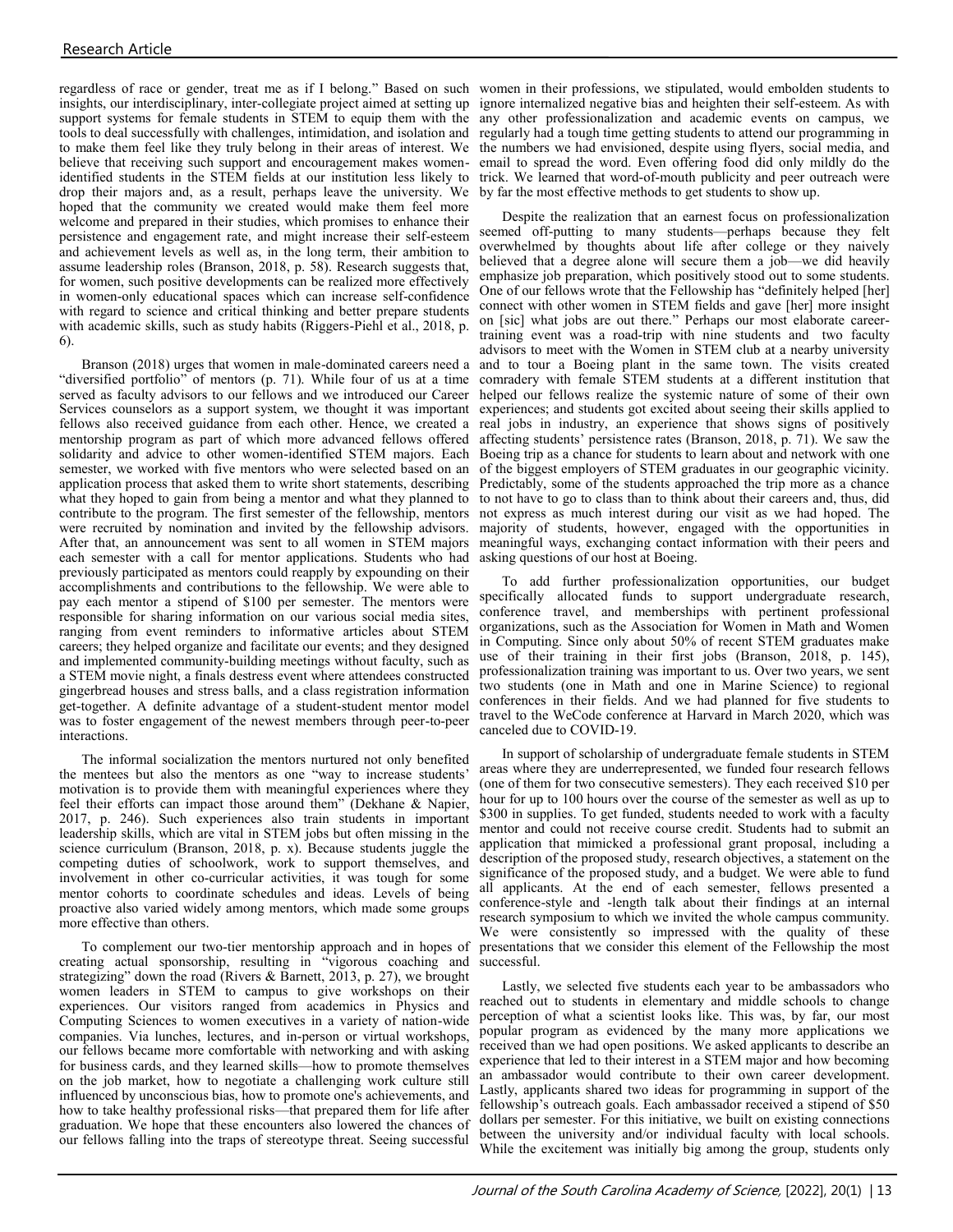found time to visit a science fair at a local school and facilitate a science-are currently enrolled in a graduate program—4 of them at our own based playdate at our campus daycare. In the future, more concrete institution. Of these 6, 1 is pursuing a degree in Education, 1 is timelines and reporting structures might help ambassadors to move undecided, and 4 are in a STEM field. One former student now works as actively toward implementation of their ideas.

### **An Assessment Attempt**

At maximum, our emails about the Fellowship went out to 1238 eligible students. Our meetings and events sign-in sheets show that, between the spring 2018 and spring 2020 semesters, 137 individual students engaged with us in person. 40 of these students came to two or more events. That means we reached about 11.1% of our possible constituents at least once and 3.2% on multiple occasions. Our low rates speak to the difficulty of engaging college students in co-curricular programming and mirror other initiatives' numbers. For example, while Dekhane and Napier's (2017) short-term summer program started with 48% of eligible students, two years later, that rate had gone down to 17% (p. 248). In our experience, it is arduous to get students to be interested in professionalization programs. Some of this lack of excitement is, of course, rooted in many students' need to work (often full-time) to support themselves. But we also, sadly, were confirmed in our previous impression that prevalent post-feminist rhetoric that claims that sexism is no longer an issue renders many female students blissfully unaware of and uninterested in the gendered issues they will encounter in the workforce. Importantly, this internal roadblock should not deter educators from implementing the kinds of programs we outlined here as they are still very much needed even if they benefit a smaller group than would be ideal.

While attendance was spotty at many of our events that tackled systemic issues with diversity, equity, and inclusion in STEM professions, engagement levels were consistently high, and the students' joy and excitement about learning together were palpable. Unfortunately, we had not thought of any more thorough assessment tools to measure engagement than debriefing sessions between faculty advisors and student mentors after each official gathering. In these meetings, we recalled how many attendees engaged in activities, raised questions, or shared their own experiences to decide on future programming and where we saw a need to cover specific content or skills. In the future, we plan on asking our fellows to fill out short preand post-surveys that will offer us insights into the impact of specific events a well as into students' connectedness with the group over time.

Out of our cohort, 14 fellows did not graduate and are no longer enrolled at our university as of fall 2020. All 14 students attended only 1 event/meeting with us, implying that the frequency of attendance might positively affect retention rates. These numbers are certainly complicated by COVID-19, which negatively influenced students' financial, emotional, and other abilities to attend school in spring and fall 2020. 25 of our fellows graduated within 4 years and one more fellow after 5 years at our school as members of our group.

Analyzing the major change rate of our fellows, we found that 5.8% (n=8) of them changed into a non-STEM major while the fellowship was ongoing. Our 94.2% retention in a STEM field rate diverts significantly from the rate at which our university retains women in a STEM major, which was at 40.4% between 2016 and 2018. This significant gap might be explained by women already invested in STEM being more likely to join our fellowship, while we might not have reached those women who had a tenuous hold on their STEM identity. 75% of the "changers" had **Acknowledgements**  only attended 1 fellowship event, suggesting a positive connection between attendance of events and staying in STEM fields. The numbers of female STEM students changing their major between fall 2018 and 2019—the year that the fellowship was most active—unfortunately, display a discouraging trend: In 6 out of 9 STEM majors, the percentage of female majors leaving increased on average by 9.2%. While we realistically understand that our fellowship had limited reach, this increase is indeed disappointing and highlights the need for additional intervention tools.

As our university does not systematically keep track of alumni's job placement, we reached out to each of our 26 graduated fellows, inquiring about their employment status. We were able to learn that 6 graduates

a research fellow at the National Institute for Health, another as a histotechnologist for a group of dermatologic surgeons, and a third alumna is now an AmeriCorps member at the New England Science and Sailing Foundation. All respondents commented positively on the fellowship. Lena, now in a Ph.D. program in Marine Science, for example, declared that getting research support through the fellowship and the opportunity to present her study "was a highlight of [her] undergraduate career and it is certainly one of the reasons [she is] in [her] current position." In addition, we recently heard from Sam, a currently enrolled Computing Sciences major, who, after an internship in summer 2020, was offered a job with a multinational company to start immediately after graduation. The student shared the news with us and "thank[ed us] for the great experiences that came with that fellowship."

### **COVID-19 and Future Alternatives?**

Due to budget cuts that have been worsened by the impacts of COVID-19, the grant funding for the Women in STEM Fellowship ended in spring 2020, two years after its inception. While we hope to secure funds from individual colleges to implement at least some programming, our means for engagement will be severely limited. This is not just due to lack of financial support but also the limited options for interactions with students due to physical distancing measures currently in place. But we are determined to keep up the Fellowship in some shape or form. Possibilities consist of online workshops and guest speakers, including a virtual alumnae roundtable, which will save travel money but still expose students to networking options; if we are able to find students who are willing to become mentors even without financial compensation, we will continue the mentorship program online, for example via movie nights or book clubs, on social media, or in small physically-distanced group meetings for craft sessions; to offset the service load without compensation for the faculty advisors, it will be necessary to spread supportive tasks among a wider net of faculty and staff; collaborating with Career Services on professionalization events might also ensure some funding and student attendance; lastly, our institution now offers a Bachelor of Science degree in "Women in STEM," which combines studies in the sciences and Women's and Gender Studies. Ideally, the Fellowship could become a funded initiative connected to this new degree.

We firmly agree with Rivers and Barnett (2013) that "[s]ystemic changes are needed to give women a fair change" (p. 236). Gender inequality in STEM will not be eradicated by establishing programs like ours alone. Yet, as our assessment has shown, a professionalization community for women-identified students in STEM can have positive impacts on retention within STEM majors as well as at the institution. Beyond those categories, our fellows' feedback has attested to the initiative's effectiveness with regard to building confidence and has served as a motivator to keep pushing for the fellowship's existence, even in a modified version. Because, as one of our fellows affirmed, the "[f]ellowship has helped me connect with fellow women in various STEM disciplines as well as different research opportunities on campus. Without the Women in STEM Fellowship, I would not have this network of amazing women on campus."

The co-authors thank the fellowship's other co-advisors —Tara Craig, Jean French, and Brianna Thomas—for their time and dedication to women's success in STEM. The Fellowship would not have been possible without a Student Achievement Funding grant from our university. We are immensely grateful for the help we received from our Office of Institutional Research. We also thank all the student mentors, ambassadors, research fellows as well as faculty research mentors for their valuable contributions to the program.